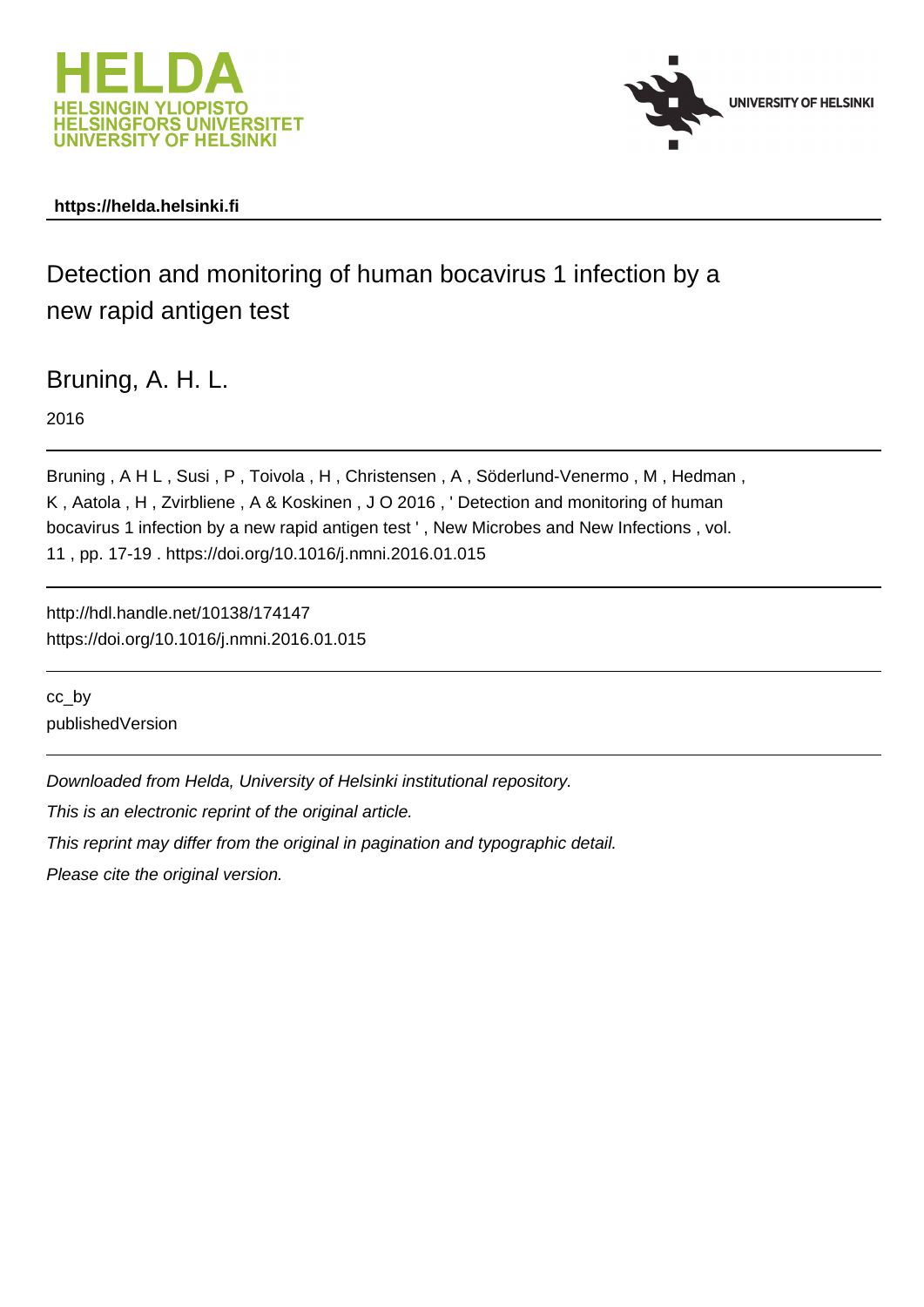## Detection and monitoring of human bocavirus 1 infection by a new rapid antigen test

#### A. H. L. Bruning<sup>!</sup>, P. Susi<sup>2</sup>, H. Toivola<sup>3</sup>, A. Christensen<sup>4</sup>, M. Söderlund-Venermo<sup>5</sup>, K. Hedman<sup>5</sup>, H. Aatola<sup>3</sup>, A. Zvirbliene<sup>6</sup> and J. O. Koskinen<sup>3</sup>

1) Department of Pediatric Infectious Diseases, Emma Children's Hospital, Academic Medical Center, Amsterdam, The Netherlands, 2) Department of Virology, University of Turku and Biomaterials and Diagnostics Group, Turku University of Applied Sciences, 3) ArcDia International Oy Ltd., Turku, Finland, 4) Trondheim University Hospital and Norwegian University of Science and Technology, Trondheim, Norway, 5) Department of Virology, University of Helsinki, and Helsinki University Hospital, Helsinki, Finland and 6) Department of Immunology and Cell Biology, Institute of Biotechnology, Vilnius University, Lithuania

#### Abstract

Clinically relevant diagnosis of human bocavirus 1 (HBoV1) is challenging, as the virus is frequently detected in asymptomatic patients, and cofindings with other respiratory viruses are common. The clinical value of current diagnostic methods, such as PCR, is therefore low, and alternative diagnostic strategies are needed. We describe for the first time the use of an antigen detection assay for the rapid identification of HBoV1 in a paediatric patient with respiratory tract infection symptoms. We estimate the duration of active HBoV1 infection to be 6 days. New Microbes and New Infections © 2016 The Authors. Published by Elsevier Ltd on behalf of European Society of Clinical

Microbiology and Infectious Diseases.

Keywords: Human bocavirus, human bocavirus 1, point-of-care test, rapid antigen detection assay, respiratory infection Original Submission: 4 December 2015; Revised Submission: 27 January 2016; Accepted: 28 January 2016 Article published online: 9 February 2016

Corresponding author: A. H. L. Bruning, Academic Medical Center, Department of Pediatric Infectious Diseases, Meibergdreef 15, 1105 AZ Amsterdam, The Netherlands E-mail: [a.h.bruning@amc.uva.nl](mailto:a.h.bruning@amc.uva.nl)

#### Introduction

Human bocaviruses (HBoVs) are small single-stranded DNA viruses which belong to the family Parvoviridae (subfamily Parvovirinae). Currently four HBoV species have been identified. Human bocavirus 1 (HBoV1) was described for the first time in 2005 in children with respiratory tract infection (RTI) [1]. Three other HBoVs, designated HBoV2, HBoV3 and HBoV4, have mainly been detected in faeces, but a causal relation with disease such as gastroenteritis is still unclear [2]. Prevalence studies using nucleic acid amplification methods show that HBoV1 can be detected in 1.6 to 21.5% of children with symptoms of RTI, particularly during winter and spring [3]. Seroepidemiology studies in the United States [4] and Italy [5] indicated that over 90% of children had antibodies for HBoV by 4 years of age.

PCR amplification of viral nucleic acids is the most commonly used technique for the detection of HBoV1 in respiratory samples. However, the true clinical impact of a positive PCR result is often difficult to assess as HBoV1 DNA may persist for months in the respiratory tract. The DNA can be encountered in both symptomatic patients and asymptomatic individuals, as well as a cofinding in respiratory infections caused by other pathogens [6].

Nevertheless, causative associations between HBoV1 infection and severe illness, including unexplained severe lower RTI  $[7]$  and encephalitis  $[8]$ , have been described. This emphasizes the need for novel diagnostic methods for accurate and rapid identification of clinically relevant HBoV1 infections. Several techniques for the diagnosis of HBoV1 infection have been developed. These include serology [9], mRNA reverse transcriptase (RT) PCR [10] and DNA PCR in serum and in nasal samples [11]. However, these methods are cost and labour intensive and are only available in highly specialized diagnostic laboratories.

The mariPOC test system (ArcDia International Oy Ltd., Turku, Finland) provides a rapid alternative for HBoV1 detection. mariPOC is an automated and point-of-care compatible test for rapid and simultaneous detection of antigens of eight respiratory viruses (influenza A and B, respiratory syncytial virus, adenovirus, human metapneumovirus and parainfluenza type 1, 2 and 3 viruses) and Streptococcus pneumoniae from a single nasopharyngeal sample. Detection of antigens is based on separation-free two-photon excitation fluorometry [12]. Recently a method to detect HBoV1 antigen was added to the test panel. The new HBoV1 antigen test has an analytical sensitivity of 3 ng/mL for recombinant HBoV-like particles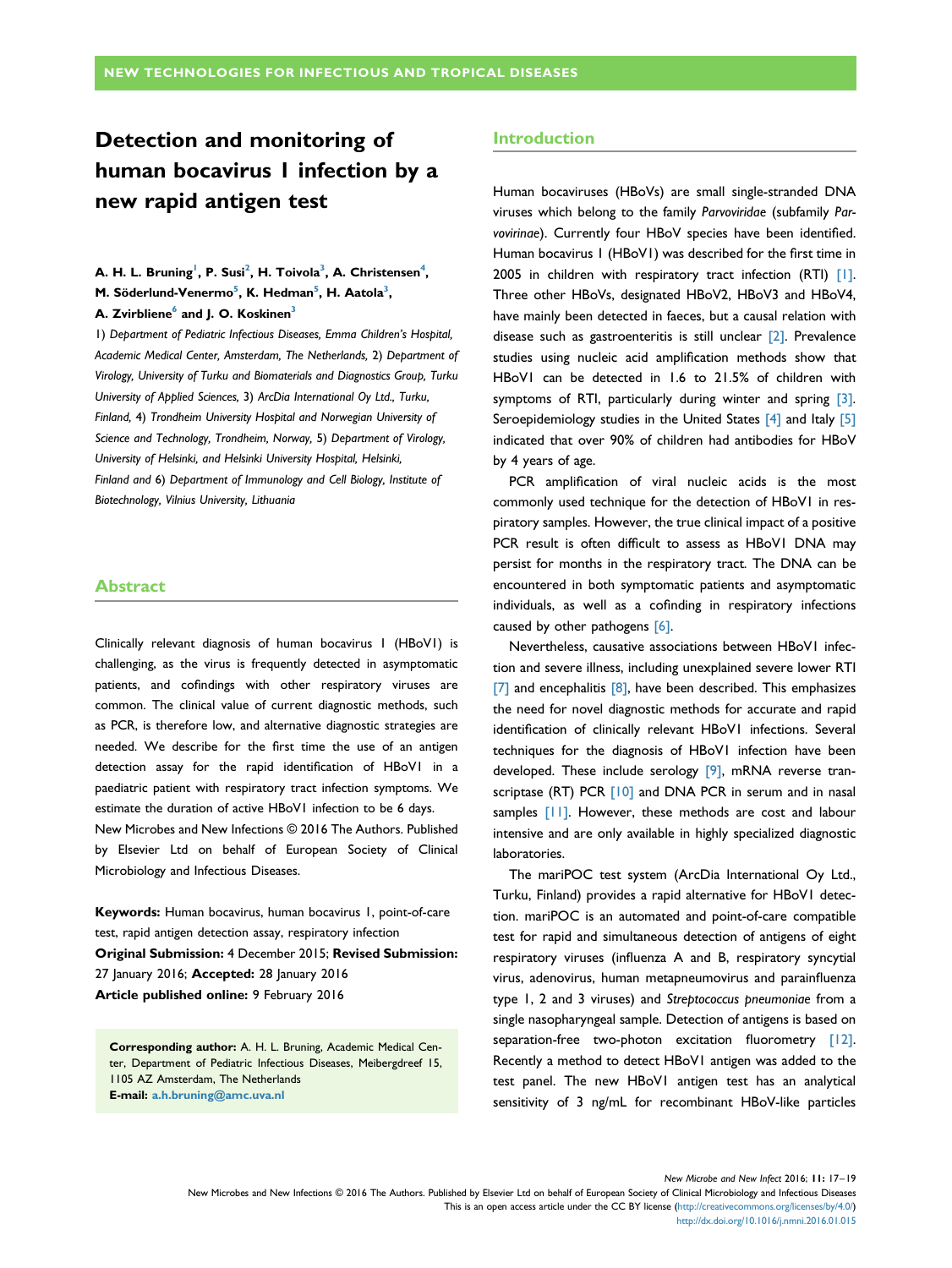(VP2), and it has shown good correlation with HBoV1 mRNA PCR designed to detect acute infection cases only (Toivola et al., poster presented at 25th European Congress of Clinical Microbiology and Infectious Diseases, 2015).

Here we describe the use of the HBoV1 antigen test for the detection and monitoring of HBoV1 in nasopharyngeal samples.

#### Case Report

A previously healthy girl, 5 months of age, developed symptoms of rhinorrhoea, cough and fever (temperature up to 39°C). The consulting paediatrician diagnosed an upper RTI with no lower respiratory tract involvement or signs of otitis. After written parental consent was obtained, a nasopharyngeal swab was taken on day 2 of illness and tested by the mariPOC for virologic diagnosis. Within 20 minutes the sample tested positive for HBoV1 antigen. Retrospective PCR testing confirmed the diagnosis: the nasopharyngeal sample tested positive for HBoV1 DNA by quantitative PCR [13] with a load of 7.7  $\times$  10<sup>7</sup> copies/ mL and for HBoVI mRNA by RT-PCR [10] with a Ct value of 26. To follow the course of infection, nasopharyngeal samples were taken on days 3, 4 and 5 from the onset of symptoms. While rhinorrhoea and mild cough continued, the fever declined on day 3. An initial increase in mariPOC assay signal was followed by a gradual decrease (Fig. 1). The viral antigen concentrations were extrapolated from a dose–response curve of a positive control dilution series. On day 6, the RTI symptoms were mild, which coincided with a decreasing HBoV1 antigen load.

#### **Discussion**

With the mariPOC rapid test system, we were able to in vitro diagnose and monitor for the first time the course of a primary HBoV1 RTI by directly targeting the virus proteins. Compared to standard laboratory diagnostics, this rapid test is easy to perform and may allow for a clinically accurate diagnosis of HBoV1 infection. The initial HBoV1 antigen detection was confirmed by both DNA and mRNA PCR. The costs of the mariPOC multianalyte tests are comparable with other antigen detection assays, such as direct fluorescent antibody testing. Compared to rapid and easy to perform nucleic acid detection methods, e.g. PCR assays with integrated sample preparation, mariPOC immunoassay is a less expensive alternative.

mariPOC test results are typically reported as qualitative. In this study we followed the course of the HBoV1 infection by using the quantitative property of the underlying two-photon



FIG. 1. Detection of human bocavirus 1 (HBoV1) antigen by mariPOC test (ArcDia International Oy Ltd., Turku, Finland) during course of respiratory infection. Dashed line indicates cutoff for positive finding. For each day of infection, nasopharyngeal sample was analysed by HBoV1 antigen test.

excitation technology. However, the nature of swab sampling limits the quantitativeness of the data to semiquantitative. We showed the duration of this HBoV1 active infection to be approximately 1 week. The patient was HBoV1 antigen positive the morning after onset of symptoms, and HBoV1 antigen positivity lasted until day 5, when the signal barely exceeded the diagnostic threshold. No sample was available beyond day 5, while the decline in antigen since day 3 and the near-cutoff result on day 5 strongly suggest that the patient would have been negative on day 6. These results are in line with the time span of other respiratory viruses  $[14]$  and demonstrate once more that rapid testing should be done as soon as possible after the onset of symptoms and at the latest within 5 to 6 days.

While most HBoV1 infections are self-limited, they sometimes lead to life-threatening conditions. The availability of a rapid and accurate test for HBoV1 is likely to be useful in differential diagnoses and development of therapy, and will increase our understanding of the epidemiology and clinical impact of HBoV1 infections.

#### Acknowledgements

Supported in part by the Seventh Framework Programme of the European Union Marie Curie IAPP under contract PIAPP-GA-2013-612308 and partly supported by TEKES, the Finnish Funding Agency for Innovation, under the project name 'Get it done!,' funding decision 534/14. We thank both the patient and her parents for participating in this study and enabling the researchers to precisely follow the course of the infection by testing multiple consecutive samples.

New Microbes and New Infections @ 2016 The Authors. Published by Elsevier Ltd on behalf of European Society of Clinical Microbiology and Infectious Diseases, NMNI, 11, 17-19 This is an open access article under the CC BY license (<http://creativecommons.org/licenses/by/4.0/>)